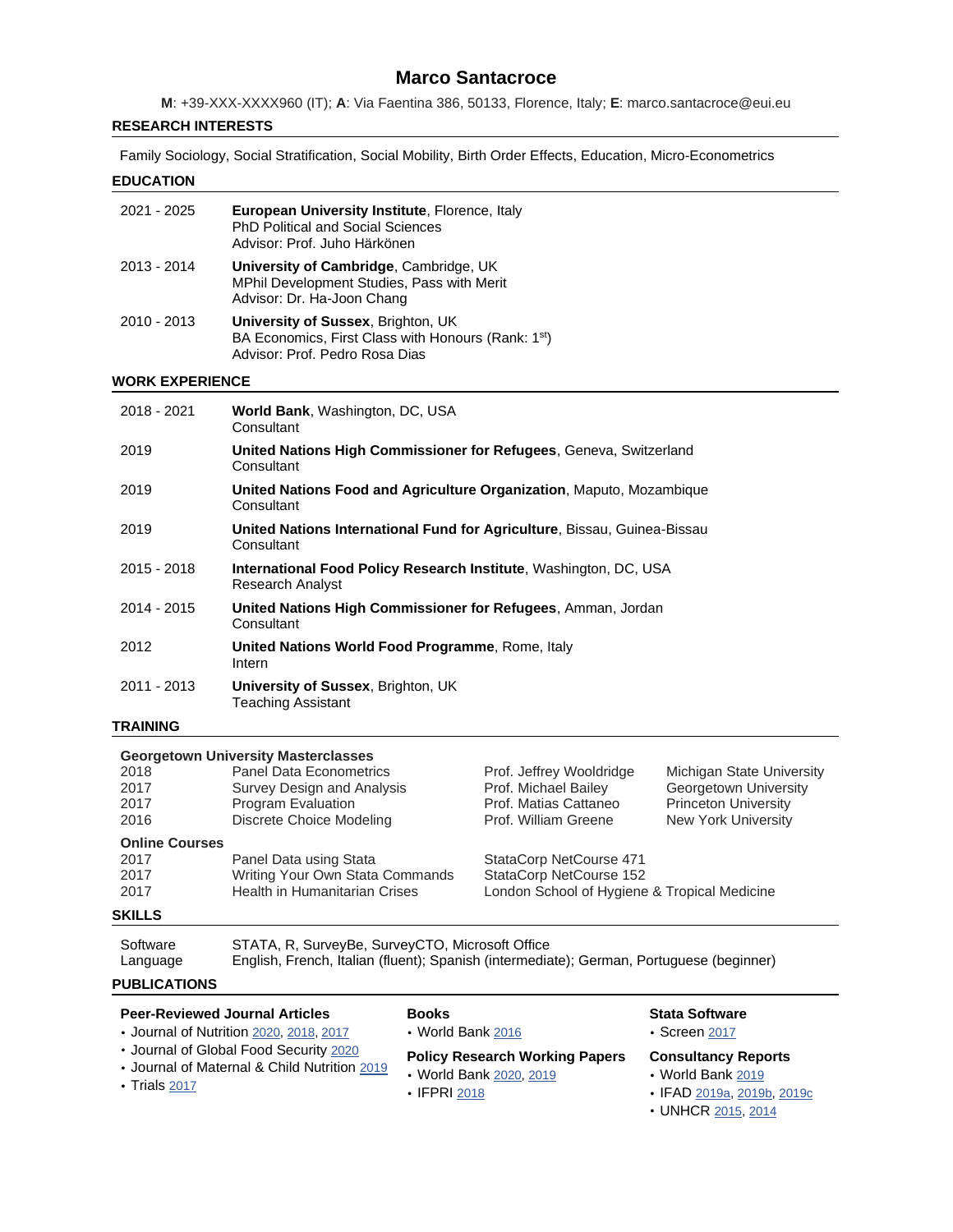# **Marco Santacroce**

**M**: +39-XXX-XXXX960 (IT); **A**: Via Faentina 386, 50133, Florence, Italy; **E**: marco.santacroce@eui.eu

# **Personal Statement**

Consultant and PhD candidate with work experience in the Middle East, sub-Saharan Africa, and Latin America. My fields of interest are poverty, education, and nutrition, and my areas of technical expertise are econometrics, impact evaluations, and data analysis. I am experienced at working with large databases and publishing research in academic journals, books, and reports. I enjoy finding ways to clearly articulate complex concepts and problems, as well as offering possible policy solutions. A national of Italy, I am trilingual and have lived in 4 continents, including 10 years in sub-Saharan Africa.

#### **Education**

**European University Institute** | Florence, Italy | Sept. 2021 - June 2025 (expected) **Doctor of Philosophy in Political and Social Sciences**

- Advisor: Prof. Juho Härkönen
- Relevant Modules: Quantitative Analysis; Qualitative Analysis; Panel Data; Mediation Analysis; Causal Inference; Social Demography; Sociology of Luck; Analytical Social Science Theory; Research Design

# **University of Cambridge** | Cambridge, UK | Sept. 2013 - June 2014

- **Master of Philosophy in Development Studies (Pass with Merit)** • Advisor: Dr. Ha-Joon Chang
- Relevant Modules: Econometrics (Distinction); Philosophical Issues in Economics (Distinction); Development Economics (2:1); Globalization, Business & Development (2:1)

# **University of Sussex** | Brighton, UK | Sept. 2010 - June 2013 **Bachelor of Arts in Economics (First Class with Honours, Rank: 1st)**

- Advisor: Prof. Pedro Rosa Dias
- Relevant Modules: Applied Econometrics (1st); Econometrics (1st); Statistics (1st); Microeconomics (1st); Macroeconomics (1st); Labour Economics (1st); Money & Banking (1st); Applied Economics Dissertation (1st)

#### **Professional Experience**

**World Bank** | Washington DC, USA | Sept. 2018 - Aug. 2021

**Consultant** (Poverty and Equity Global Practice)

- Comoros Poverty Assessment: contribute to the analytical work and report write-up on non-monetary poverty, education, labor market outcomes, multidimensional poverty, and human opportunity index.
- Brazil Monitoring and Evaluation: harmonize yearly, quarterly and monthly data sets covering labor market trends to contribute to the analytical work and report write-up on the impact of Covid-19 on labor market indicators.
- Haiti Mobile High Frequency Survey: questionnaire development, data analysis, and report write-up on the effects of Covid-19 and natural disasters on the welfare of Haitians.
- Mashreq Forced Displacement: determine barriers to economic self-sufficiency and access to basic services, assess the impact on migration influxes on host communities, and inform priorities of policy strategy in future forced displacement crises.
- Jordan Fiscal Review: simulate the distributional progressivity or regressivity of changes in electricity tariff blocks (kWh), examine equity aspects of Jordan's fiscal policy and the aggregate impact of fiscal components (taxes, subsidies, transfers).
- Djibouti Poverty Assessment: contribute to the analytical work and report write-up on human capital index, proxy means testing, multidimensional poverty, and distributional welfare simulations of changes in market concentration.

#### **United Nations High Commissioner for Refugees (UNHCR)** | Sub-Saharan Africa | Oct. 2019 - Dec. 2019 **Senior Consultant** (Africa Bureau)

• Advised senior management on initiatives to enhance refugee self-reliance pertinent to the Global Compact on Refugees. Identified development priorities, implementing partners and developed a diagnostic tool for self-reliance initiatives in different African refugee contexts. Provided technical expertise and recommendations on targeting and data management.

# **United Nations Food and Agriculture Organization (FAO)** | Maputo, Mozambique | Mar. 2019 - July 2019

- **Consultant** (Mozambique Country Office)
- Responsible for all components of a study evaluating the impact of FAO's agricultural subsidy e-voucher program on beneficiaries (farmers) and the private sector (suppliers, agro-dealers, and retailers). Study components: (i) protocol, methodology, sampling (ii) developing data questionnaires, (iii) data analysis, (iv) program evaluation, (v) final report.

#### **United Nations International Fund for Agricultural Development (IFAD)** | Bissau, Guinea-Bissau | Jan. 2019- June 2019 **Consultant** (West Africa Division)

• Responsible for determining IFAD's targeting of USD 66M country intervention based on poverty, vulnerability, food insecurity and market assessments. Part of a team of consultants developing IFAD's country strategy program.

#### **International Food Policy Research Institute (IFPRI)** | Washington DC, USA | Sept. 2015 - Aug. 2018 **Research Analyst** (Poverty, Health & Nutrition Division)

• Conducted quantitative research on sub-Saharan Africa focusing on impact assessments and program evaluations using experimental (RCT) and quasi-experimental (PSM) designs, as well as cleaning, processing, and analyzing large databases, training local enumerators, and conducting extensive field work.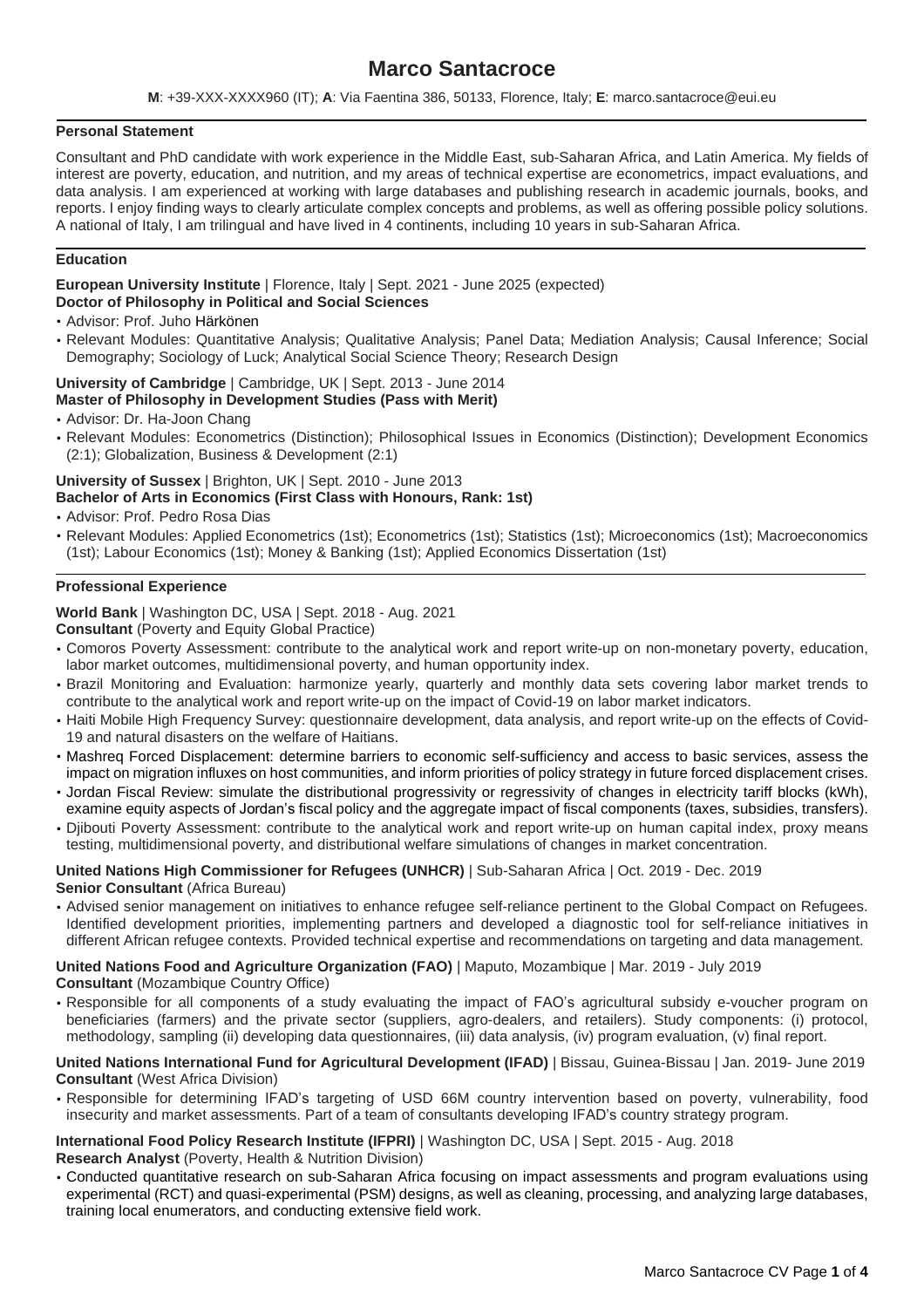**United Nations High Commissioner for Refugees (UNHCR)** | Jordan, Egypt, Lebanon | June 2014 - July 2015 **Consultant** (MENA Regional Office)

• Responsible for poverty assessments, welfare modeling, proxy means testing (PMT), and vulnerability analyses of Syrian refugees in Jordan, Egypt and Lebanon in order to develop multi-sectoral socio-economic predictive models to enhance operational cost-efficiencies by prioritizing and tailoring assistance to the beneficiaries' actual needs.

# **United Nations World Food Programme (WFP)** | Rome, Italy | July 2012 - Aug. 2012

**Intern** (Policy and Programme Division)

• Conducted data analysis to investigate the impact of food price volatility on the food security of households in Burundi.

**University of Sussex** | Brighton, UK | Sept. 2011 - June 2013

**Teaching Assistant** (Faculty of Economics)

• Appointed on academic merit I held lectures in economics and seminars in econometrics for over 200 undergraduates.

#### **Training Courses**

**Georgetown University Masterclass** (sponsored by IFPRI)

| 4. Panel Data Econometrics                 | Prof. Jeffrey Wooldridge                     | Michigan State University   | May 2018         |
|--------------------------------------------|----------------------------------------------|-----------------------------|------------------|
| 3. Survey Design and Analysis              | Prof. Michael Bailey                         | Georgetown University       | <b>June 2017</b> |
| 2. Program Evaluation                      | Prof. Matias Cattaneo                        | <b>Princeton University</b> | April 2017       |
| 1. Discrete Choice Modeling                | Prof. William Greene                         | <b>New York University</b>  | May 2016         |
| <b>Online Courses</b> (sponsored by IFPRI) |                                              |                             |                  |
| 3. Introduction to Panel Data using STATA  | StataCorp NetCourse 471                      |                             | Aug. 2017        |
| 2. Writing Your Own STATA Commands         | StataCorp NetCourse 152                      |                             | Sept. 2017       |
| 1. Health in Humanitarian Crises           | London School of Hygiene & Tropical Medicine |                             | Feb. 2017        |
|                                            |                                              |                             |                  |

#### **Research Grants**

| 6. Conference accommodation grant ECSR-CCA       | Unknown amount           | Turin, Italy       | 2022      |
|--------------------------------------------------|--------------------------|--------------------|-----------|
| 5. PhD Scholarship EUI Grant Authority           | Approx. 16,380 Euro      | Florence, Italy    | 2024-2025 |
| 4. PhD Scholarship Italian Grant Authority MAECI | Approx. 50,400 Euro      | Florence, Italy    | 2021-2024 |
| 3. Conference travel grant ANH Academy Week      | Approx. 1750 USD         | Accra, Ghana       | 2018      |
| 2. Masterclass Georgetown University             | 950 USD $x$ 4 = 3800 USD | Washington DC, USA | 2016-2018 |
| 1. IFPRI Research Analyst Development Fund       | 500 USD $x = 1000$ USD   | Washington DC, USA | 2017-2018 |

# **Skills**

**Software:** STATA (proficient), R (intermediate); SurveyBe & SurveyCTO (intermediate); Microsoft Office (proficient) **Languages:** English, French & Italian (fluent); Spanish (intermediate); German & Portuguese (beginner) **Interests:** Wine (WSET Level 2 Diploma with Distinction), Music, Literature, Photography, Painting, Cooking

#### **Publications**

#### **Peer-Reviewed Journal Articles**

- 6. Gelli, A., Nguyen, P., **Santacroce, M.**, Twalibu, A., Margolies, A., and Katundu, M. **2020**. A [Community-Based](https://academic.oup.com/jn/advance-article/doi/10.1093/jn/nxz245/5588099) Early Childhood [Development](https://academic.oup.com/jn/advance-article/doi/10.1093/jn/nxz245/5588099) Center Platform Promoting Diversified Diets and Food Production Improves the Mean Probability Adequacy of Intake of [Pre-Schoolers](https://academic.oup.com/jn/advance-article/doi/10.1093/jn/nxz245/5588099) in Malawi: A Cluster Randomized Trial. Journal of Nutrition, 149(11).
- 5. Gelli, A., Donovan, J., Margolies, A., Aberman, N., **Santacroce, M.**, Chirwa, E., Henson, S., and Hawkes, C. **2020.** Value Chains to Improve Diets: Diagnostics to Support [Intervention](https://www.sciencedirect.com/science/article/pii/S2211912418301081) Design in Malawi. Journal of Global Food Security.
- 4. Gelli, A., Headey, D., Becquey, E., Ganaba, R., Huybregts, L., Pedehombga, A., **Santacroce, M.,** and Verhoef, H. **2019**. Poultry Husbandry, Water, Sanitation, and Hygiene Practices, and Child [Anthropometry](https://onlinelibrary.wiley.com/doi/abs/10.1111/mcn.12818) in Rural Burkina Faso. Journal of Maternal & Child Nutrition.
- 3. Gelli, A., Margolies, A., **Santacroce, M.**, Roschnik, N., Twalibu, A., Katundu, M., Moestue, H., Alderman, H., and Ruel, M. **2018**. Using a [Community-Base](https://academic.oup.com/jn/advance-article/doi/10.1093/jn/nxy148/5094777) Early Childhood Development Center as a Platform to Promote Production and [Consumption](https://academic.oup.com/jn/advance-article/doi/10.1093/jn/nxy148/5094777) Diversity Improves Children's Diets and Reduces Stunting in Malawi: A Cluster Randomized Trial. Journal of Nutrition, 148(10).
- 2. Gelli, A., Margolies, A., **Santacroce, M.**, Sproule, K., Theis, S., Roschnik, N., Twalibu, A., Chidalengwa, G., Cooper, A., Moorhead, T., Gladstone, M., Kariger, P., and Kutundu, M. **2017**. Improving Child Nutrition and [Development](https://trialsjournal.biomedcentral.com/articles/10.1186/s13063-017-2003-7) Through Community Based Childcare Centers in Malawi - the NEEP IE study: Study Protocol for a [Randomized](https://trialsjournal.biomedcentral.com/articles/10.1186/s13063-017-2003-7) [Controlled](https://trialsjournal.biomedcentral.com/articles/10.1186/s13063-017-2003-7) Trial. Trials Journal, 18(1).
- 1. Gelli, A., Aberman, N.L., Margolies, A., **Santacroce, M.**, Baulch, B., and Chirwa, E. **2017**. Lean Season Food [Transfers](http://jn.nutrition.org/content/early/2017/04/05/jn.116.246652.abstract) Affect Children's Diets and Household Food Security: Evidence from a [Quasi-Experiment](http://jn.nutrition.org/content/early/2017/04/05/jn.116.246652.abstract) in Malawi. Journal of Nutrition, 147(5).

#### **Books**

1. Verme, P., Gigliarano, C., Wieser, C., Hedlund, K., Petzoldt, M., and **Santacroce, M. 2016**. The [Welfare](https://openknowledge.worldbank.org/handle/10986/23228) of Syrian [Refugees:](https://openknowledge.worldbank.org/handle/10986/23228) Evidence from Jordan and Lebanon. Washington, DC: World Bank. ISBN-13: 978-1464807701.

#### **Stata**

1. **Santacroce, M. 2017**. Screen: STATA Command to Quickly Identify Possible Outliers Based on the [Interquartile](https://ideas.repec.org/c/boc/bocode/s458348.html) Range, [Percentile](https://ideas.repec.org/c/boc/bocode/s458348.html) or Standard Deviation. Statistical Software Components, Boston College Department of Economics.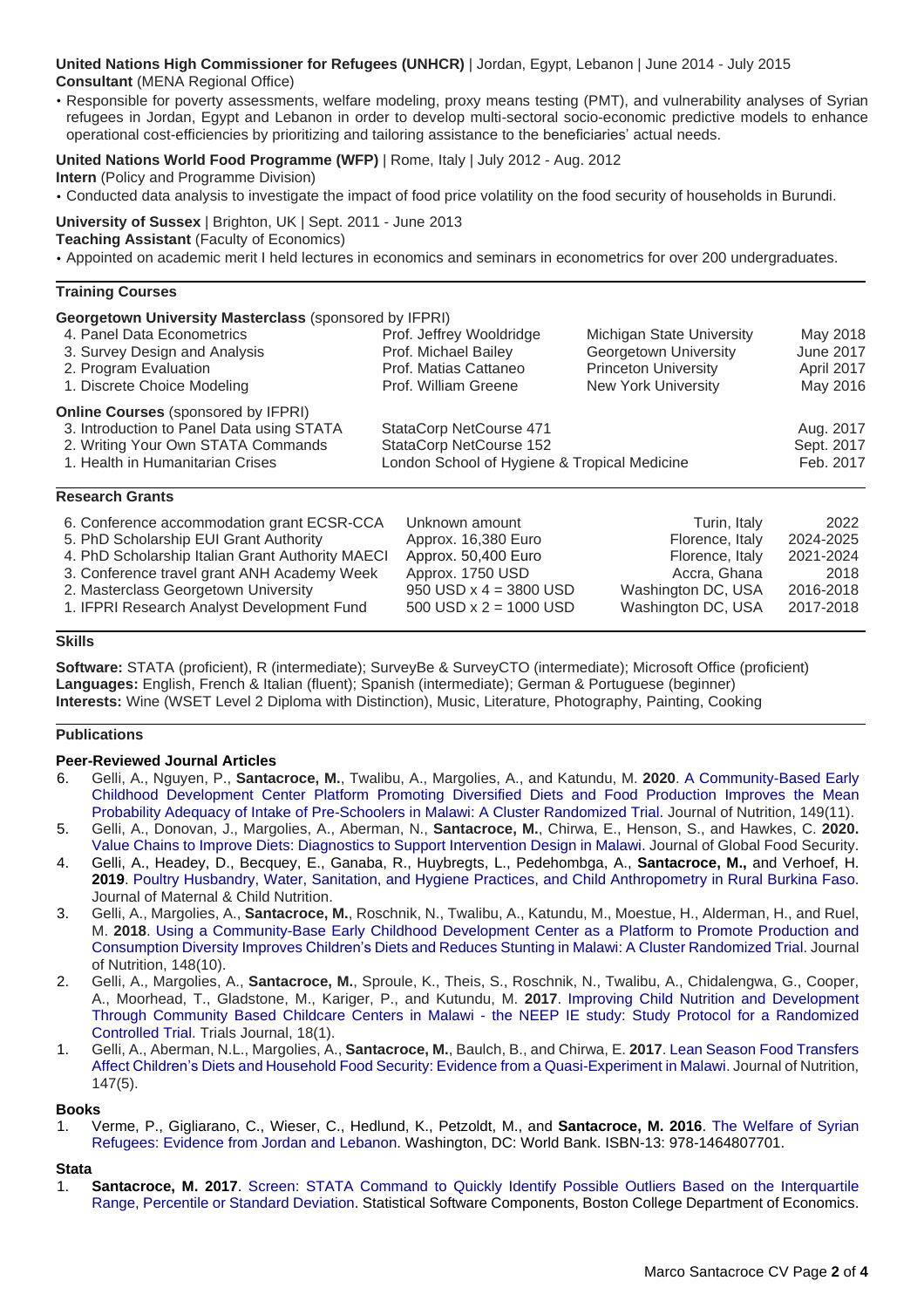# **Policy Research Working Papers**

- 3. Lara Ibarra, G., Mendiratta, V., Moubarak, A., Van Dyke, J, and **Santacroce, M**. **2020.** [Expansion](https://openknowledge.worldbank.org/bitstream/handle/10986/34447/Expansion-of-Djibouti-s-National-Family-Solidarity-Program-Understanding-Targeting-Performance-of-the-Updated-Proxy-Means-Test-Formula.pdf?sequence=1&isAllowed=y) of Djibouti's National Family Solidarity Program: [Understanding](https://openknowledge.worldbank.org/bitstream/handle/10986/34447/Expansion-of-Djibouti-s-National-Family-Solidarity-Program-Understanding-Targeting-Performance-of-the-Updated-Proxy-Means-Test-Formula.pdf?sequence=1&isAllowed=y) Targeting Performance of the Updated Proxy Means Test Formula. World Bank Social Protection & Jobs Discussion Paper 2006.
- 2. Decoster, X., Lara Ibarra, G., Mendiratta, V., and **Santacroce, M. 2019**. Welfare Effects of Introducing [Competition](http://documents.worldbank.org/curated/en/284461557256603334/pdf/Welfare-Effects-of-Introducing-Competition-in-the-Telecom-Sector-in-Djibouti.pdf) in the [Telecom](http://documents.worldbank.org/curated/en/284461557256603334/pdf/Welfare-Effects-of-Introducing-Competition-in-the-Telecom-Sector-in-Djibouti.pdf) Sector in Djibouti. World Bank Policy Research Working Paper 8850.
- 1. Gelli, A., Donovan, J., Margolies, A., Aberman, N., **Santacroce, M.**, Chirwa, E., Henson, S., and Hawkes, C. **2018**. [The](http://ebrary.ifpri.org/cdm/singleitem/collection/p15738coll2/id/132712) Role of Food Systems and Value Chains to Improve Diets in Low Income Settings: Diagnostics to Support [Intervention](http://ebrary.ifpri.org/cdm/singleitem/collection/p15738coll2/id/132712) Design in [Malawi.](http://ebrary.ifpri.org/cdm/singleitem/collection/p15738coll2/id/132712) IFPRI Discussion Paper 1732.

# **Consultancy Reports**

- 6. **World Bank. 2019**. Challenges to Inclusive Growth: A Poverty and Equity [Assessment](http://documents.worldbank.org/curated/en/825601576251871028/pdf/Challenges-to-Inclusive-Growth-A-Poverty-and-Equity-Assessment-of-Djibouti.pdf) of Djibouti. World Bank Group, Washington, DC.
- 5. **IFAD. 2019**. [Guinea-Bissau](https://www.ifad.org/en/document-detail/asset/41481506) Agricultural Development: Family Farming Diversification, Integrated Markets, Nutrition and Climate [Resilience](https://www.ifad.org/en/document-detail/asset/41481506) Project. United Nations International Fund for Agricultural Development, Rome, Italy.
- 4. **IFAD. 2019**. [Guinea-Bissau:](https://www.ifad.org/documents/38711644/40049138/Guinea-Bissau%202000001605%20REDE%20Project%20Design%20Report%20October%202019/8011db0d-f2ed-a77a-aa3f-59d6c11d1a41) REDE Project Design Report. United Nations International Fund for Agricultural Development, Rome, Italy.
- 3. **IFAD. 2019**. [Guinea-Bissau:](https://www.ifad.org/documents/38711624/40089510/Note+de+stratgie+pays+-Avril+2019++Avril+2021/444ef079-9013-91a9-8d11-1d6396e0e39f) Country Strategy Note (April 2019 April 2021). United Nations International Fund for Agricultural Development, Rome, Italy.
- 2. **UNHCR. 2015**. [Vulnerability](http://reliefweb.int/sites/reliefweb.int/files/resources/vaf.pdf) Assessment Framework Baseline Survey. United Nations High Commissioner for Refugees, Amman, Jordan.
- 1. **UNHCR. 2014**. Living in the [Shadows](http://www.unhcr.org/54b685079.pdf) Home Visits Report. United Nations High Commissioner for Refugees, Amman, Jordan.

# **Conferences**

- 3. **2022**. Collegio Carlo Alberto, ECSR, NASP Spring School 2022 on Geography, Mobility, and Social Stratification (Turin, Italy). Presentation: "Does Birth Order Trump All? A Within-Between Estimation."
- 2. **2022**. Young Demographers Conference (Prague, Czech Republic). Poster Presentation: "Sibling Educational Spillovers and Its Moderators."
- 1. **2018.** Agriculture, Nutrition & Health Academy Conference (Accra, Ghana). Panelist in the Plenary Session for Program Evaluations and Operational Research: "Comparing Short and Medium-Term Effects of Food Transfers and Behavioral Change Communication-Based Strategies in Malawi."

# **Reports (Internal)**

- 8. **Santacroce, M. 2019.** Self-Reliance: Going Beyond the Dependency on Humanitarian Aid. UNHCR, Geneva, Switzerland. Consultancy Report.
- 7. **Santacroce, M. 2019.** Impact Evaluation of FAO's E-Voucher Program in Mozambique. FAO, Maputo, Mozambique. Consultancy Report.
- 6. **IFPRI**. **2017**. Improving Diets and Nutrition Through an Integrated Poultry Value Chain and Nutrition Intervention (SELEVER) in Burkina Faso: Rationale, Study Design and Baseline Survey Findings. IFPRI, Washington, DC.
- 5. **IFPRI**. **2016.** Framework and Diagnostics to Improve the Identification, Design and Evaluation of Value Chains for Nutrition Interventions for WFP in Malawi. IFPRI, Washington, DC.
- 4. **IFPRI**. **2016**. Community Participation and the Links Between Agriculture, Nutrition and Early Childhood Development in Malawi: Report on the Baseline Survey of a Randomized Field Experiment of a Pre-School Feeding in Malawi. IFPRI, Washington, DC.
- 3. **IFPRI**. **2015**. Improving the Nutrient Profile and Value Addition of Food Assistance in Malawi. IFPRI, Washington, DC. 2. **Santacroce, M. 2014**. The Vulnerability Targeting Model in Jordan: An Econometric Study of the Economic
- Vulnerability of Syrian Refugees in Jordan. UNHCR, Amman, Jordan. Consultancy Report.
- 1. **Santacroce, M. 2012.** Burundi: Food Security and Commodity Price Report. WFP, Rome, Italy. Internship Report.

# **Presentations**

- 11. **IFAD.** "Mission de Conception : Séance de Travail de l' Équipe Conjointe Ciblage Géographique, Pauvreté, et Vulnérabilité." Ministère de l'Agriculture de Guinée-Bissau (Jan. 2019).
- 10. **World Bank.** "Djibouti PMT : Discussions Sur La Mise à Jour Des Modèles d'Approximation des Moyens (PMT) Avec Les Données de l'EDAM 2017." World Bank Group + Government, Djibouti City, Republic of Djibouti (Oct. 2018).
- 9. **IFPRI.** "Comparing Short and Medium-Term Effects of Food Transfers and a Behavioral Change Intervention in Malawi." Brown Bag Seminar, IFPRI, Washington, DC (Apr. 2018).
- 8. **IFPRI.** "Programming in Stata for Research: Essential Guide to Stata's Most Useful Commands." IFPRI, Washington, DC (Feb. 2018).
- 7. **WHO.** "The Vulnerability Assessment Framework for WHO's Targeted Health Assistance." WHO, Amman, Jordan (Apr. 2015).
- 6. **UNHCR.** "Egypt PMT Model: An Econometric Study of the Socio-Economic Vulnerability of Syrian Refugees in Egypt." UNHCR, Cairo, Egypt (Mar. 2015).
- 5. **UNHCR.** "UNHCR MENA Regional Workshop: Vulnerability Assessment Framework Methodologies Developed for Jordan." Amman, Jordan (Feb. 2015).
- 4. **UNHCR.** "Case-Based Data vs. Household-Based Data for a More Efficient Use and Distribution of Scarce Resources." VAF Steering Committee hosted by UNHCR, Amman, Jordan (Dec. 2014).
- 3. **UNHCR.** "The Vulnerability Assessment Framework for Basic Needs Assessment." UNHCR, Mafraq, Jordan. (Sep. 2014).
- 2. **UNHCR.** "Vulnerability Targeting Model: Study Protocol and Rationale." UNHCR. Amman, Jordan (Aug. 2014).
- 1. **UNHCR.** "The Vulnerability Assessment Framework Update" VAF Steering Committee hosted by UNHCR, Amman, Jordan (every fortnight from July 2014 to May 2015).